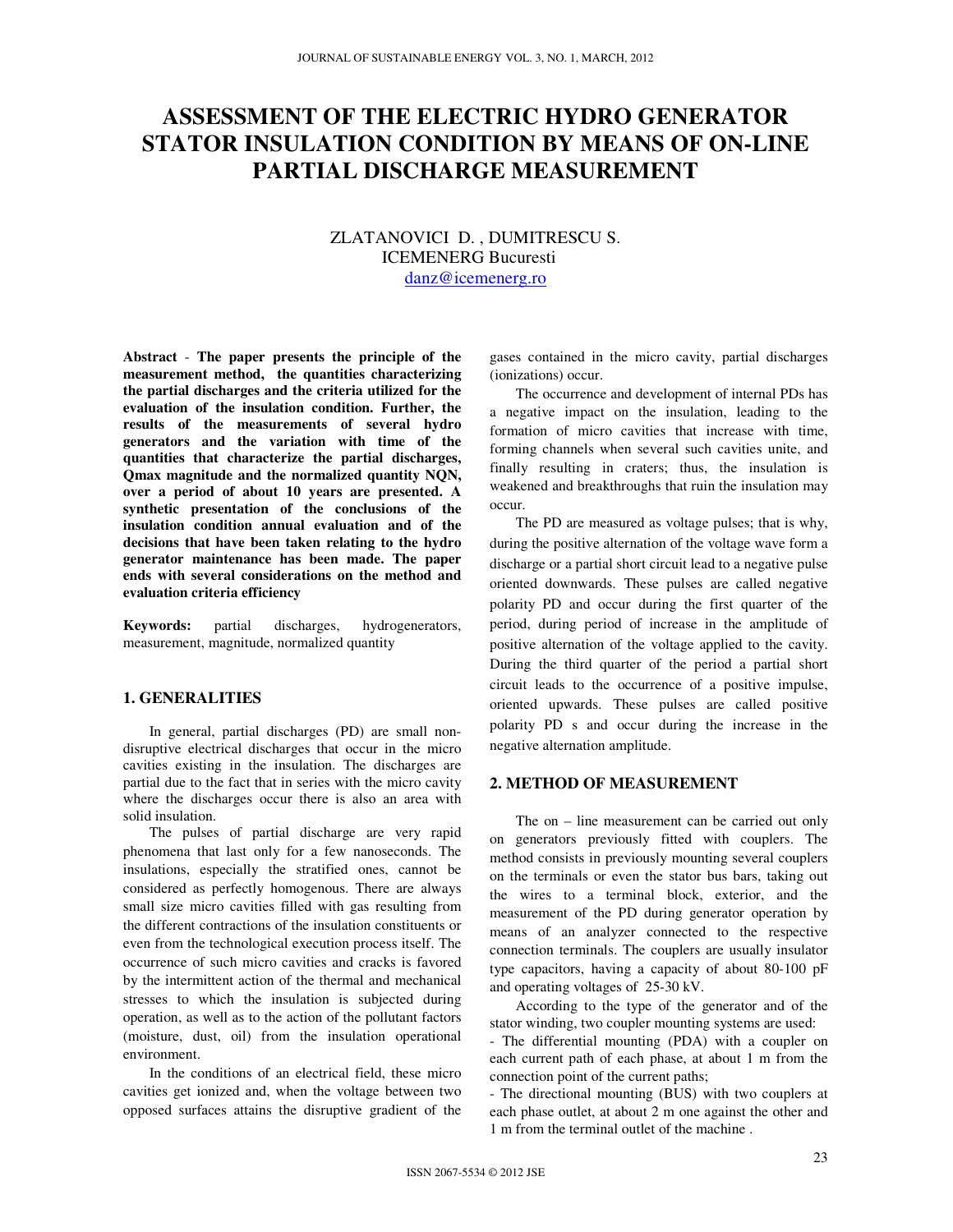The coupler that is the nearest to the winding is called machine coupler, and the other one is called system coupler.

These systems enable the elimination of the electric noise occurring inside and in the proximity of the machine that interferes with the partial discharges from the machine. It is possible to discriminate the partial discharges by comparing the signals from the two associated couplers, situated on two current paths of a phase (for the differential system), or to the outlet of the same phase (for the directional system) and considering the time difference of nanoseconds with which they get to the analyzer due to the electrical distance between the associated couplers. The partial discharges originate in the stator winding as compared to the noise signals that come from the outside the winding.

The couplers are connected to the terminal box, to which the measurement system made up of a partial discharge analyzer and a laptop with specialized software is connected

Measurement system calculates and displays the following quantities and diagrams (fig. 1):

The maximum magnitude (peak) of partial discharge, noted with the symbol  $\pm$ Qmax, which is the magnitude corresponding to a repetition rate  $(P_w)$  of 10 pulses per second and window (negative and positive), expressed in mV:

$$
Q_{\text{max}} = \max [M = f(P_w)] \tag{1}
$$
  
\n
$$
P_{\text{win}} \ge 10 \text{ p/sw}, \ \ w \in (0-N)
$$

where:

-

- $P_w$  number of pulses per second and magnitude window (p/sw)
- M magnitude of partial discharge (mV)

- The normalized quantity (also named "total activity") of

PD, noted by  $\pm NQN$  that is a relative quantity, equal to the ratio between the area under the curve of the number of pulses versus the amplitude (from the 2D diagram) and the area of the normal range of 10000 pulses per second at 800 mV (negative and positive);

$$
NQN = \sum_{w=0}^{N} A_w = \frac{M}{N} \sum_{w=0}^{N} \frac{p_w - p_{w+1}}{2}
$$
 (2)

$$
p_w = log_{10}(P_w) \qquad P_w \in (0, 1, 2 \dots N) \tag{3}
$$

$$
NQN = \frac{M}{NG} \left[ \frac{\log_{10}(P_0)}{2} + \sum_{w=1}^{N-1} \log_{10}(P_w) + \frac{\log_{10}(P_N)}{2} \right] (4)
$$

where:

- $A_w$  surface under the curve M=f(P<sub>w</sub>) for each window
- N number of magnitude windows,
- $p_w$  logarithm of the pulse counts
- G gain of the partial discharge detector (arithmetic, not decibels)

- The bi-dimensional diagrams 2D: the number of pulses per second and window (the rate of pulses) versus the amplitudes that define the windows;

- The tri-dimensional diagrams 3D: the pulse rate versus the phase angle of the sinusoidal voltage at which they occur and the magnitude of the window;



**Fig. 1. Definition of the normalized quantity NQN and maximum magnitude Qmax** 

# **3. CRITERIA FOR THE EVALUATION OF THE STATOR WINDING CONDITION**

Based on the research and experience in measurements and the analysis of events and maintenance works in the field of electrical generator insulations [4], three main and two intermediary categories of insulation conditions have been defined:

| rabic ricalegories or msulation condition |                                    |                   |  |  |  |
|-------------------------------------------|------------------------------------|-------------------|--|--|--|
| Category                                  | Condition description              | Level of risk     |  |  |  |
|                                           | Very good condition (new           | operation without |  |  |  |
|                                           | insulation), good, normal          | risks             |  |  |  |
| $I-II$                                    | Acceptable condition, slow,        | operation without |  |  |  |
|                                           | normal, small scale deteriorations | risks             |  |  |  |
| п                                         | Slow, normal deteriorations        | average           |  |  |  |
|                                           |                                    | breakdown risk    |  |  |  |
| $\Pi$ - $\Pi$                             | Slow, normal, average scale        | average           |  |  |  |
|                                           | deteriorations with a tendency     | breakdown risk    |  |  |  |
|                                           | towards becoming more severe       |                   |  |  |  |
| Ш                                         | Severe deteriorations              | high breakdown    |  |  |  |
|                                           |                                    | risk              |  |  |  |

**Table 1.Categories of insulation condition** 

Based on the experience from the literature in the field [5,6,7], on the utilization instructions of the IRIS type analyzer [8] and on authors' experience, the limit values of the maximum magnitude and the normalized quantity have been established according to the level of the hydro generator rated voltage and the condition of insulation (table 2). Also, qualitative criteria for the assessment of the insulation condition on the basis of the 2D and 3D diagram analysis, presented in table 3, have been developed.

**Table 2. Quantitative criteria** 

| Cat.         | Insulation<br>condition        | $\pm$ NQN (p.u.) |                | $\pm$ Omax (mV) |                   |                |
|--------------|--------------------------------|------------------|----------------|-----------------|-------------------|----------------|
|              |                                | <15<br>kV        | > 15<br>kV     | < 7<br>kV       | $10 \div$<br>15kV | >15<br>kV      |
|              | Good                           | < 100            | < 250          | <60             | < 170             | $<$ 300        |
| $\mathbf{H}$ | Slow, normal<br>deteriorations | $100 -$<br>250   | $250 -$<br>450 | $60 -$<br>140   | $170 -$<br>400    | $300 -$<br>600 |
| Ш            | Severe<br>deteriorations       | >250             | >450           | > 140           | >400              | >600           |

# **Note**

The maximum amplitude Qmax indicates the level of insulation deterioration in the worst affected point in the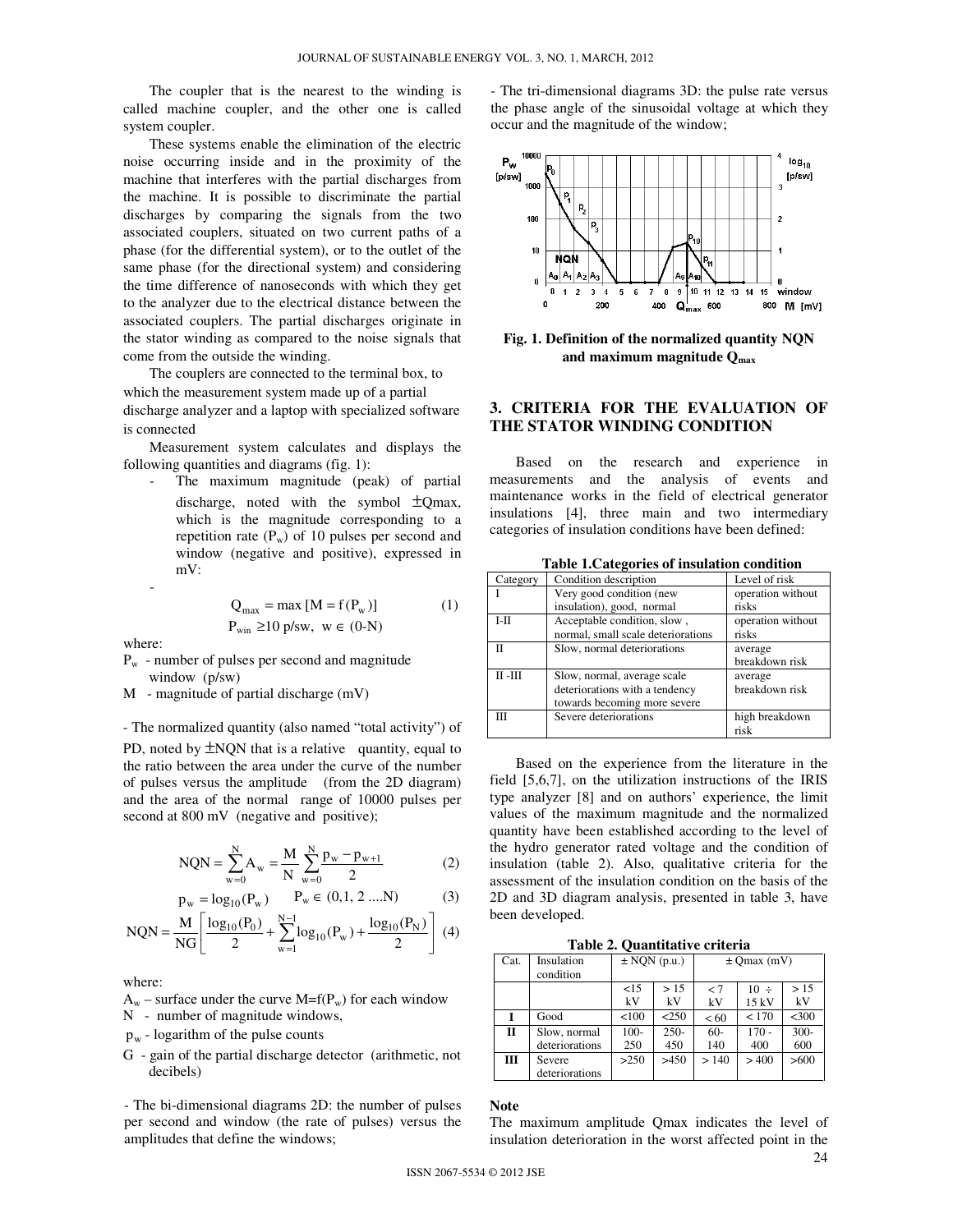winding. The normalized quantity NQN is proportional to the total extent of the overall insulation deterioration.

|                 | rabic siQuantative eriteria      |                                    |  |  |  |
|-----------------|----------------------------------|------------------------------------|--|--|--|
| Assessed        | Assessment criterion             | Insulation condition               |  |  |  |
| parameter       |                                  |                                    |  |  |  |
| 1. Variation of | increase $< 25 \%$               | Category I - Good condition        |  |  |  |
| arameters       | Constant increase                | Category II - Slow, normal         |  |  |  |
| ±Omax and       |                                  | deteriorations                     |  |  |  |
| ±NON with       | increase $> 100\%$               | Category III - Severe              |  |  |  |
| time            |                                  | deteriorations                     |  |  |  |
| 2. Curve        | Polarity equality                | Volume PD in the slot area         |  |  |  |
| aspect in 2D    | Ratio $R = -Qmax$                | due to separation between          |  |  |  |
| diagrams        | $/ +$ Omax = 1                   | layers (delaminations) and         |  |  |  |
|                 | Curves overlapping /             | empty spaces (voids) in the        |  |  |  |
|                 | knitting $p/sf = f(mV)$          | insulation mass (thermal           |  |  |  |
|                 | in 2D                            | effect). Cat. II                   |  |  |  |
|                 | Mainly negative                  | Volume PD, due to the voids        |  |  |  |
|                 | polarity                         | between the insulation and         |  |  |  |
|                 | Ratio $R = -Qmax$                | the copper conductor (cyclic       |  |  |  |
|                 | $+Omax > 2$                      | load effect)                       |  |  |  |
|                 | Curves position $\pm$            | $R = 1-2$ cat. I, $R > 2$ cat. II, |  |  |  |
|                 | $p/sf = f(mV)$ in 2D             | $R>>2$ cat. III                    |  |  |  |
|                 | Mainly positive                  | Surface PD in the slot area        |  |  |  |
|                 | polarity                         | between the insulation and         |  |  |  |
|                 | Ratio R=+Qmax/                   | the slot wall due to the           |  |  |  |
|                 | $-Omax > 2$                      | deterioration of the               |  |  |  |
|                 | Curves position $\pm$            | conductive lacquer coating         |  |  |  |
|                 | $p/sf = f(mV)$ in 2D             | $R = 1-2$ cat. I, $R > 2$ cat. II, |  |  |  |
|                 |                                  | $R>>2$ cat. $III$                  |  |  |  |
| 3. PD           | Presence of negative             | Volume PD due to separation        |  |  |  |
| presence in     | PD at $\alpha$ between $0^0$     | (voids) between insulation         |  |  |  |
| the 3D          | and $90^0$ , centered on         | and the copper conductor           |  |  |  |
| diagrams, on    | $45^{0}$                         | (cyclic load effect)               |  |  |  |
| the sinusoid    | Presence of positive             | Surface PD in the slot area        |  |  |  |
|                 | PD at $\alpha$ between           | between the insulation and         |  |  |  |
|                 | $180^0$ and $270^0$ .            | the slot wall due to the           |  |  |  |
|                 | centered on $225^\circ$          | deterioration of the               |  |  |  |
|                 |                                  | conductive lacquer coating         |  |  |  |
| 4. Aspect of    | In 3D, PD occurrence             | Surface PD in the area of the      |  |  |  |
| the 3D and      | at $\alpha = 15^0, 75^0, 195^0,$ | frontal ends due to dust, oil,     |  |  |  |
| 2D diagrams     | $255^0$                          | etc., pollution and / or of        |  |  |  |
| relating to the | In 2D, curve humps $\pm$         | their consolidation                |  |  |  |
| PD in the       | $p$ /fs =f(mV) at high           | weakening and/or                   |  |  |  |
| frontal area    | magnitudes and low               | deterioration of the               |  |  |  |
| (ZF)            | p/sf                             | conductive lacquer on the          |  |  |  |
|                 |                                  | surface of the insulation          |  |  |  |
| 5. Extent of    | $0-20$ p/sf                      | Category I - Good condition        |  |  |  |
| the PD          | $20-50$ p/sf                     | Category II - Slow                 |  |  |  |
| occurrence in   |                                  | deteriorations, normal             |  |  |  |
| the 3D          | $>50$ p/sf                       | Category III - Severe              |  |  |  |
| diagrams        |                                  | deteriorations                     |  |  |  |
| (p/sf and mV)   |                                  |                                    |  |  |  |

**Table 3.Qualitative criteria** 

### **4. MEASUREMENTS RESULTS**

Further, the results of the on-line PD measurements and analysis for the evaluation of the insulation condition of 4 hydro generators selected out of the 13 with a measurement history are presented. All these generators have mica-epoxy type stator winding insulation.

At **HG 2 HPS M**ă**ri**ş**elu**, 75 MW, 15.75 kV (fig. 2) during the entire period  $1999 - 2010$  the values of  $\pm NQN$ and ±Qmax on all the phases had a practically constant evolution. The ±NQN parameters surpassed the maximum reference value of 450 p.u., varying around the value of 800 for all the phases. This has indicated an expanded extent of the deterioration (category III).

The ±Qmax parameters remained within the reference range (300-600 mV) indicating a slow and normal deterioration of the insulation (category II). The zigzag aspect of the PD variation curves was due to the maintenance works, simple or more complex. The effect of these works on the stator winding resulted in a certain improvement in the PD parameters.

In the 2D diagrams (fig.3), on all the phases, for all the measurements, a quasi-equality between polarities with the overlapping of the  $p/sf = f(mV)$  curves, or their knitting, indicating the occurrence of volume PDs within the slot area (category II) was noticed.

In the 3D diagrams (fig.4), on all the phases, the occurrence of the negative and positive PDs at the electric angles of  $\alpha = 0^{\circ} - 90^{\circ}$  and  $\alpha = 180^{\circ} - 270^{\circ}$ , respectively, was very dense, indicating the occurrence of volume and surface PDs in the slot area. In 2007, the repetition frequencies were of 80-100 p/sf with low magnitudes and 10 p/sf with high magnitudes and in 2010, of about 60 -80 p/sf with low magnitudes and 10 p/sf with high magnitudes, (category III).

At the same time, for all the phases, the occurrence of PD at  $\alpha = 15^0$ ,  $75^0$ ,  $195^0$ ,  $255^0$  with frequency values of about 40-50 p/sf on phase A and B and over 50 p/sf on phase C and relatively high magnitudes were noticed, indicating surface PD in the area of the frontal ends (categories II-III)

At an overall evaluation, there results that the insulation presents volume PD in the slot area due to delaminations and voids in the insulation (thermal effect) between the insulation and the copper conductor (effect of the cyclic load) and surface ones in the frontal area due to their consolidation and the deterioration of the conducting lacquer on the insulation surface. Thus, the insulation on its whole can be included in category II-III with normal, slow deteriorations of medium extent in the entire mass of the insulation having the tendency to worsen. Maintenance works (re-wedging, repainting in the frontal area) and the continuation of periodic PD measurements were recommended. At the same time, a set of supplementary measurements (tan  $\delta$ , increased voltage, local PD measurement with corona probe) to check the opportunity of the generator re-winding were recommended.



**Fig. 2. HG2 HPS M**ă**ri**ş**elu NQN, Qmax =f (time**)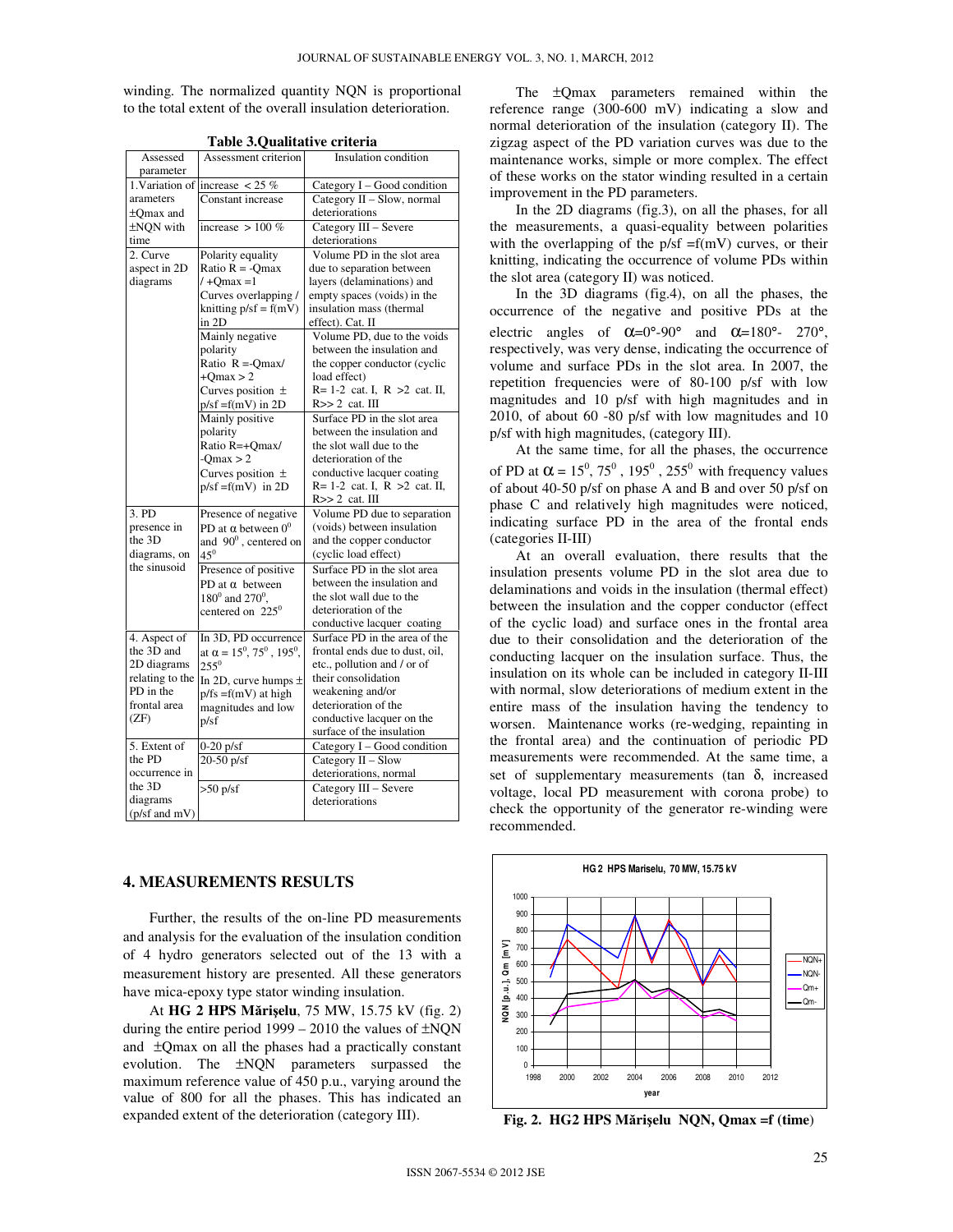

**Fig. 3. HG2 HPS M**ă**ri**ş**elu, 2D - 2008** 



**Fig. 4. HG2 HPS M**ă**ri**ş**elu, 3D - 2010** 

At **HG 2 HPS Vidraru**, 50 MW, 10.5 kV, (fig.5) in 2003 and 2010 extensive maintenance works were carried out: the stator bars were replaced (2003), the stator bars were re-wedged, the stator iron was repaired (2010) and the frontal winding ends were re-varnished with semi-conducting lacquer. The PD measurements after all these works showed an obvious improvement in the values of the PD parameters. In between the two extensive maintenance works the evolution of the PD parameters was monotonously increasing (the insulation is of the mica-epoxy type and is about 24 years old).

Thus, the  $\pm NQN$  values increased from approximately 110-250 p.u (category I-II) to approximately 320 p.u. (category III) and the ±Qmax values of about 120 mV (category I) to 270 mV (category II). After the maintenance works of 2010, the ±NQN values decrease to about 200 p.u. (category II) and the values ±Qmax decrease to 120 mV (category I).

In 2D diagrams, all the phases, for all the measurements, had quasi-equal values of the positive and negative pulses, the ratio +Qmax/-Qmax  $\approx$  1 and the p/sf=f(mV) curves are knitted in all the operating conditions, or presented a slight preponderance of the negative polarity. This has indicated the occurrence of volume PD in the slot area due to delaminations between the layers and the voids in the insulation, as a result of the thermal effect, (category II).

In the 3D diagrams, in 2009, the occurrence of negative PD on all the phases in the angle range of  $\alpha = 0$  $\degree$  - 90 $\degree$  was noted with a repetition frequency ranging between 40 and 100 p/sf (category III) but of low magnitudes of 8-12 p/sf and higher magnitudes. At the same time, the occurrence of positive PD in the angle range of  $\alpha = 180^\circ$  - 270°, with the repetition frequency of 80-100p/sf (cat. III), but of low magnitudes was noticed. At the same time, the occurrence of PD in the frontal area, respectively, at angles  $\alpha = 15^0, 75^0, 195^0,$  $255^{\circ}$  with repetition frequencies of 30-100 p/sf and low magnitudes (category III) were noticed.

After the measurements carried out since 2009 the re-wedging of the entire stator winding, injection of conducting lacquer in the slot part and re-varnishing with semi-conducting lacquer of the frontal coil ends have been recommended.

In 2010, in the 3D diagrams (fig.6), the decrease in the repetition frequency to 10 - 40 p/sf (category II) on all the phases for the negative PD in the angle range  $\alpha$  =  $0^{\circ}$  - 90<sup>°</sup>, with low magnitudes and to 5 p/sf with higher magnitudes wad noticed. The persistence of negative PD indicates the occurrence of volume PD especially between the insulation and the copper conductor. At the same time, a decrease in all the phases of the repetition frequency to 10 - 40 p/sf (cat. II) for the positive PD in the angle range of  $\alpha = 180^\circ$  - 270° is noted. The persistence of positive PD indicates the surface PD occurrence in the slots. The decrease in the frequency of repetition at 10 - 40 p/sf (category II) of PD in the frontal area is also noticed, which indicates an improvement in the condition of the surface at the ends of the frontal coils.

Therefore, the maintenance works carried out in 2010 resulted in the reduction of the PD parameter values and in the reduction of the pulse repetition frequency and, therefore the overall insulation condition was improved, especially relating to its surface. Thus, the insulation passed from category III in 2009 into category II in 2010 . Continuation of periodic PD measurements was recommended. A set of supplementary measurements (tan δ, increased voltage, local measurement of PD with corona probe) were also recommended.



**Fig. 5. HG 4 HPS Vidraru , NQN, Qmax =f (time)**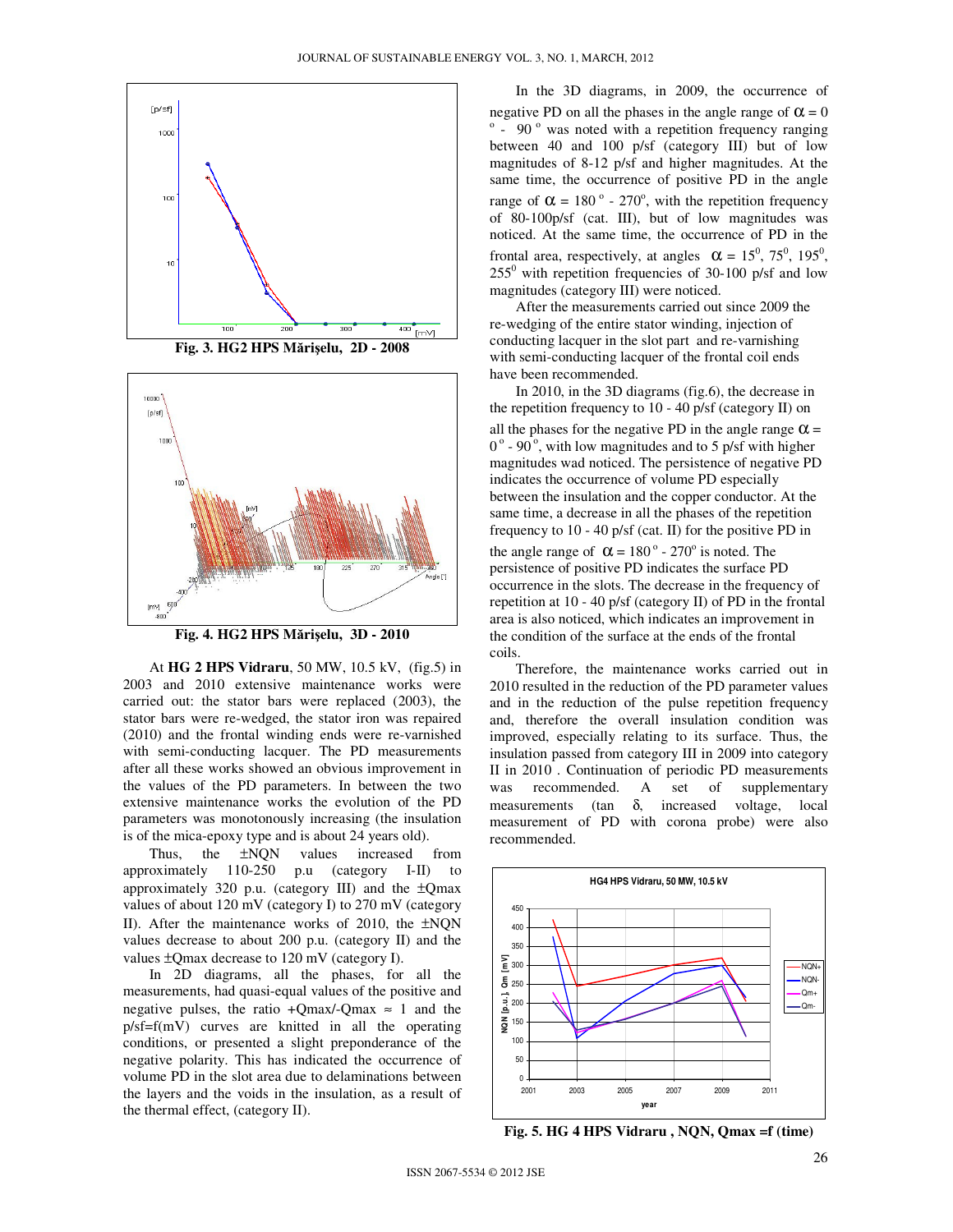

**Fig. 6. HG 4 HPS Vidraru 3D - 2010** 

At **HG 2 HPS Reme**ţ**i**, 45 MW, 10.5 kV, (fig.7) during the entire period 2000 – 2010, the ±NQN and ±Qmax values on all phases had a monotonous increasing evolution. Thus, the ±NQN parameters increased from 150 p.u. to 450 p.u. (surpassing the maximum limit) indicating an expansion with time of the deteriorations of the entire insulation (category III). The ±Qmax parameters increased from 50 ...100 mV to 270 ... 350 mV nevertheless remaining within the reference range (170-400 mV) thus indicating the development of slow, normal deteriorations (category II) in the course of time. In the period 2004-2005 maintenance works were carried out (radial re-wedging, re-varnishing of the frontal part) that led to the temporary diminishing in the ±NQN and ±Qmax values.

In the 2D diagrams, all the phases, all the measurements presented values almost equal of the positive and negative pulses, the ratio +Qmax/-Qmax  $\approx$  1 and the curves p/sf=f(mV) knitted, in all the operating conditions. This indicated the occurrence of volume PD in the slot area due to the delaminations between the layers and the voids in the insulation as a result of the thermal effect, (category II).

In the 3D diagrams (fig. 7), the occurrence of positive PD at  $\alpha$ = 180° -270° that evolved with time from the repetition frequency of about 10-20 p/sf in 2007 to the repetition frequency of 30 -50 p/sf in 2010 with low magnitudes and the development with time of negative PD in the  $\alpha = 0^{\circ}$  -90° range with the repetition frequency of 10-15 p/sf and low magnitudes and frequencies of 5 p/sf and higher magnitudes was noticed. These evolutions indicated an expansion of the volume PD due to the cavities (voids) between the insulation and the copper conductor (effect of the cyclic load), of medium extent (category II -III) and the surface PD development in the slot area, between the insulation and the slot wall due to the deterioration of the conducting lacquer.

It was also noted the expansion with time of PD, from electric angles of  $\alpha$ =195<sup>o</sup> to electric angles of  $\alpha$ =15°,  $\alpha$ =195° and  $\alpha$ =255°, indicating the occurrence of surface PD in the frontal end area, with frequencies up to 0-30 p/fs and low magnitudes (category II). After the maintenance works carried out in the period 2004-2005,

the occurrence of these DP diminished, but in 2010 they re-occurred.

Therefore, the insulation on its whole was included in the category II –III, with normal, slow deteriorations in the entire insulation, tending to expand in the entire insulation.



**Fig. 7. HG2 HPS Remeti, NQN, Qmax =f (time)** 



The insulation was affected in its entirety as volume PD were noticed in the slot area due to delaminations between layers and voids in the entire insulation as a result of the thermal effect and the delaminations (voids) between the insulation and the copper conductor (cyclic load effect), of medium value with worsening tendencies. At the same time, the deterioration of the conducting lacquer in the slot area and of the semi-conducting lacquer at the ends of frontal terminal ends was noticed.

At **HG 2 HPS Munteni**, 31 MW, 10.5 kV, (fig. 9) there are results only for the period 2007-2010. In 2006, the generator was rewound. In the period 2007 – 2010 the ±NQN and ±Qmax values, on all phases, registered a slightly monotonous increase. Thus the ±NQN values increased from about 20 p.u. to about 70-80 p.u. and the ±Qmax values increased from about 10-15 mV to about 35 mV. These values are below the minimum reference limits (100 p.u. for  $\pm NON$  and 170 mV for  $\pm O$ max), the insulation being included in category I, very good condition, for both criteria.

In 2D diagrams (fig.10), on all the phases an equality between the polarities with the overlapping or knitting of